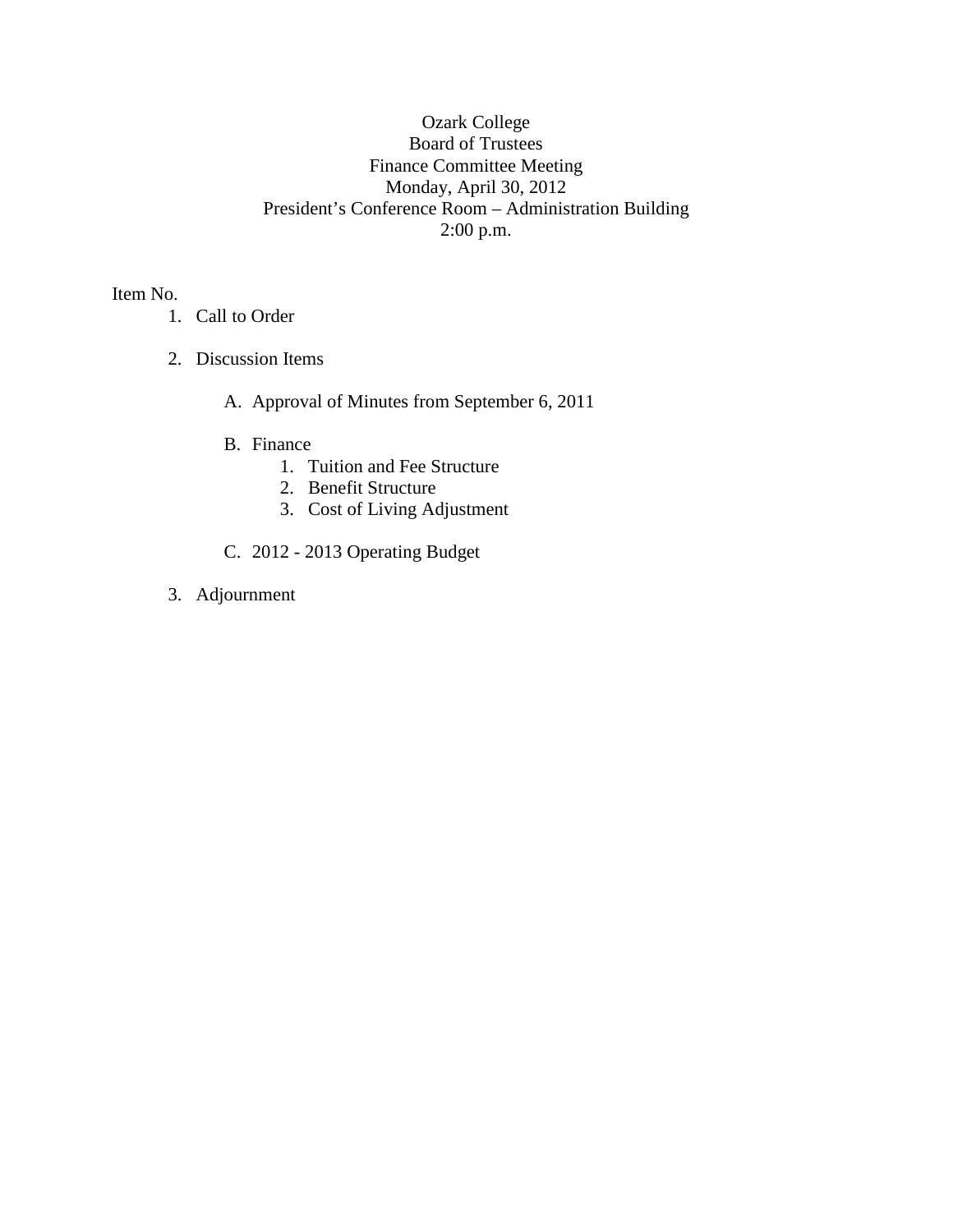Ozark College Board of Trustees Finance Committee Meeting Discussion Item B.1 – Tuition and Fee Structure

Rationale:

As part of the PACE Grant and redesign of the developmental education curriculum, the structure and format for some developmental courses has been changed to allow students to accelerate through the course objectives at an individualized pace by utilizing a modular, computerized delivery method. During the current fiscal year, the College has spent over \$100,000 on computer equipment and software to establish labs for these courses and anticipates spending approximately \$25,000 next fiscal year for an additional lab at the Mammoth Spring location. To help meet the demand of providing developmental courses for our students, an additional Developmental Education Instruction was hired in January.

A new Developmental Ed Lab Fee of \$50 per course is recommended. The income generated from the fee will be used to offset the replacement costs of the equipment, software updates and a portion of the personnel costs associated with the new accelerated courses.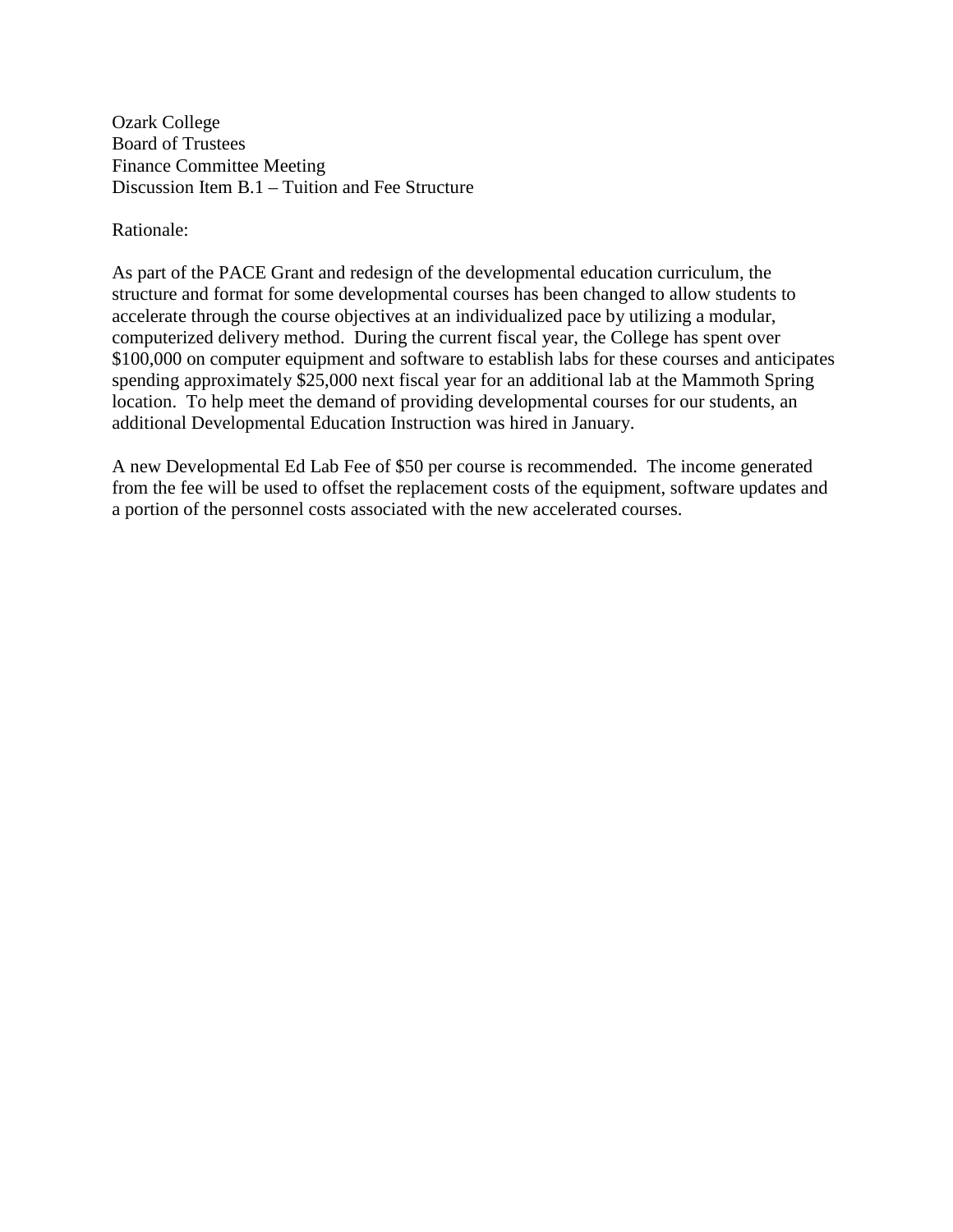Ozark College Board of Trustees Finance Committee Meeting Discussion Item B.2 – Benefit Structure

Rationale:

The College has had a history of picking up increases in employee health insurance premiums instead of passing them on to the employee. At the present time, Ozarka pays one of the highest benefit amounts for institutions participating in our insurance consortium.

The Arkansas Higher Ed Consortium Board has advised plan participants to budget for a seven percent (7%) premium increase within the next year.

Consideration should be given to evaluate the feasibility of continuing this practice and establishing guidelines for how future increases should be accommodated.